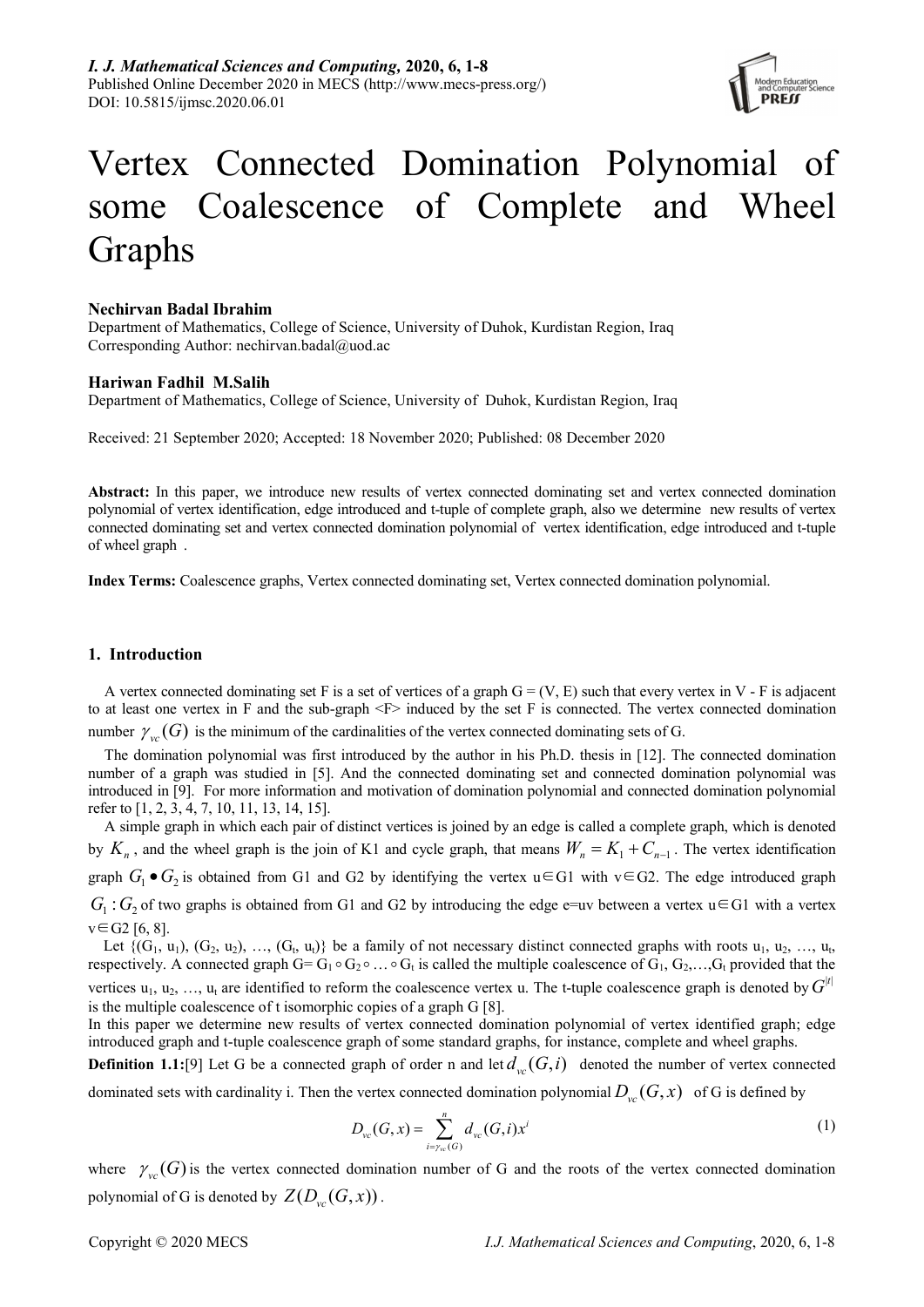#### Theorem 1.2: [9]

1) For any complete graph  $K_n$  of n vertices, then,

$$
D_{vc}(K_n, x) = (1+x)^{n-1}.
$$
 (2)

2) For any wheel graph  $W_n$  with order n. Then,

$$
D_{vc}(W_n, x) = x(1+x)^{n-1} + x^{n+1} + (n-1)x^{n-2} + (n-1)x^{n-3}.
$$
 (3)

### 2. Vertex Connected Domination Polynomial of complete Coalescence Graphs

In this section, we introduce new results of vertex connected dominating set and vertex connected domination polynomial of some coalescence graphs of complete  $K_n$  graph.

**Definition 2.1:** Let  $K_{n_1} \bullet K_{n_2}$  be the vertex identification graph of order  $n_1+n_2-1$  and let  $d_{vc}(K_{n_1} \bullet K_{n_2}, i)$  denoted the number of vertex connected dominating sets with cardinality i. Then the vertex connected domination polynomial of  $K_{n_1} \bullet K_{n_2}$  is defined by

$$
D_{\nu c}(K_{n_1} \bullet K_{n_2}, x) = \sum_{i = \gamma_{\nu c}(K_{n_1} \bullet K_{n_2})}^{n_1 + n_2 - 1} d_{\nu c}(K_{n_1} \bullet K_{n_2}, i) x^i,
$$
\n<sup>(4)</sup>

where  $\gamma_{vc}(K_{n_1} \bullet K_{n_2})$  is the vertex connected domination number of  $K_{n_1} \bullet K_{n_2}$  and the roots of the vertex connected domination polynomial of  $K_{n_1} \bullet K_{n_2}$  is denoted by  $Z(D_{vc}(K_{n_1} \bullet K_{n_2}, x))$ .

**Example 2.2:** Consider the graph  $K_3 \bullet K_3$  as shown in Fig.1.



Fig.1. A graph  $K_3 \bullet K_3$ .

We have: If i=1,  $d_{\infty}(K_3 \bullet K_3, 1) = |\{1\}|=1$ , If i=2,  $d_{\infty}(K_2 \bullet K_3, 2) = \{(1, 2), (1, 3), (1, 4), (1, 5)\} = 4$ , If i=3,  $d_{\infty}(K_3 \bullet K_3, 3) = |\{(1, 2, 3), (1, 2, 4), (1, 2, 5), (1, 3, 4), (1, 3, 5), (1, 4, 5)\}|=6,$ If i=4,  $d_{\infty}(K_3 \bullet K_3, 4) = |\{(1, 2, 3, 4), (1, 2, 3, 5), (1, 2, 4, 5), (1, 3, 4, 5)\}|=4$ , If i=5,  $d_{w}(K_3 \bullet K_3, 5) = |\{(1, 2, 3, 4, 5)\}|=1,$ Hence,  $D_{\nu c}(K_3 \bullet K_3, x) = x^5 + 4x^4 + 6x^3 + 4x^2 + x$ .

**Proposition 2.3:** The following properties hold for the coefficients of  $D_{vc}(K_{n_1} \bullet K_{n_2}, x)$ , for all  $n_1, n_2 \ge 3$ .

i) 
$$
d_w(K_{n_1} \bullet K_{n_2}, 0) = 0.
$$
  
\nii)  $d_w(K_{n_1} \bullet K_{n_2}, 1) = d_w(K_{n_1} \bullet K_{n_2}, n_1 + n_2 - i) = 1.$   
\niii)  $d_w(K_{n_1} \bullet K_{n_2}, 2) = d_w(K_{n_1} \bullet K_{n_2}, n_1 + n_2 - 2) = {n_1 + n_2 - 2 \choose 1}.$   
\niv)  $d_w(K_{n_1} \bullet K_{n_2}, 3) = d_w(K_{n_1} \bullet K_{n_2}, n_1 + n_2 - 3) = {n_1 + n_2 - 2 \choose 2}.$   
\nvi)  $d_w(K_{n_1} \bullet K_{n_2}, 4) = d_w(K_{n_1} \bullet K_{n_2}, n_1 + n_2 - 4) = {n_1 + n_2 - 2 \choose 3}.$   
\nvii)  $d_w(K_n \bullet K_n, i) = d_w(K_n \bullet K_n, n_1 + n_2 - i) = {n_1 + n_2 - 2 \choose i - 1}$ 

Copyright © 2020 MECS **I.J.** Mathematical Sciences and Computing, 2020, 6, 1-8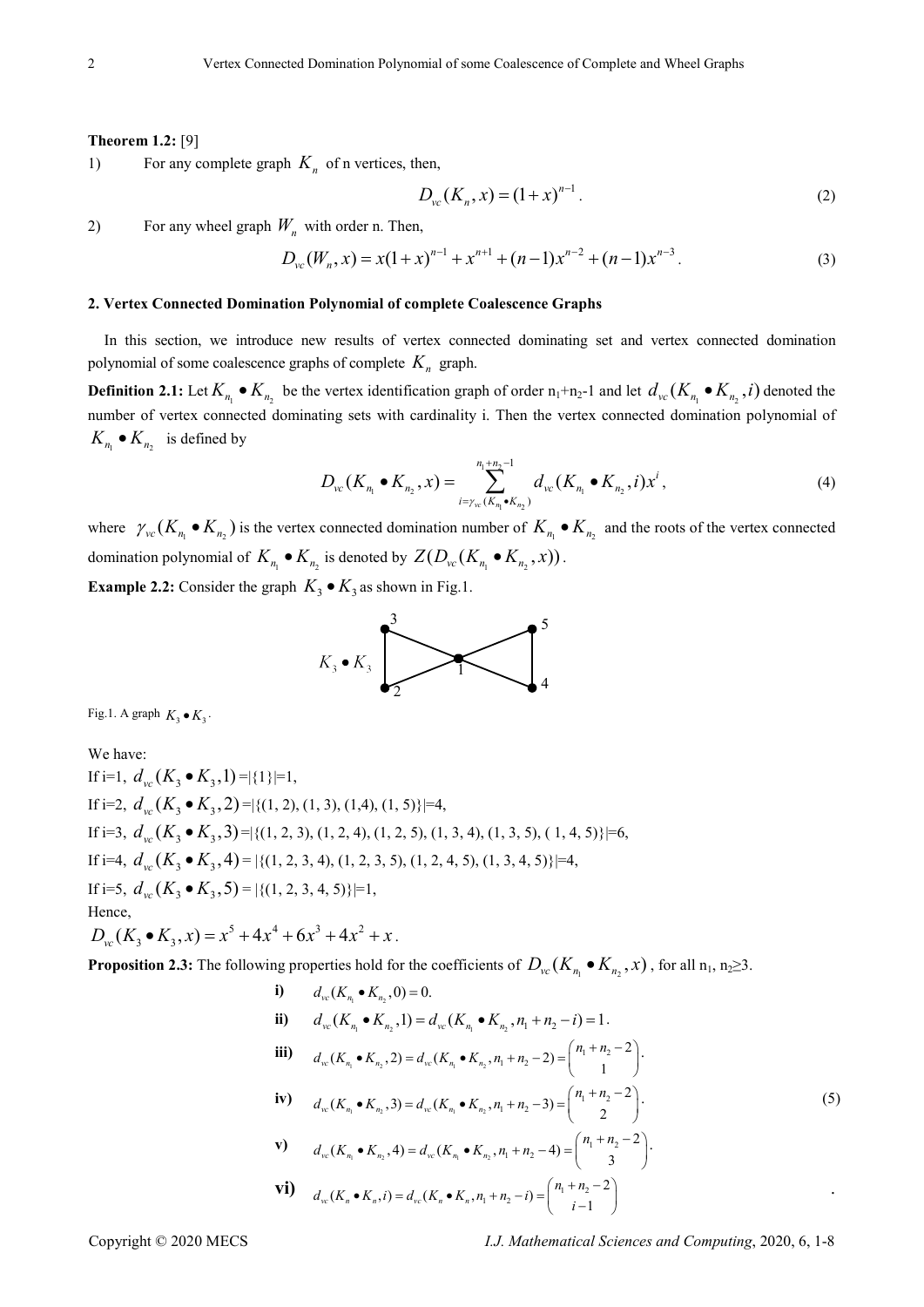**Theorem 2.4:** The vertex connected dominating set of  $K_{n_1} \bullet K_{n_2}$  is given by

$$
d_{vc}(K_{n_1} \bullet K_{n_2}, i) = {n_1 + n_2 - 2 \choose i - 1}.
$$
 (6)

If  $n_1=n_2$ , then  $2n-2$  $(K_n \bullet K_n, i) =$  $v_c(\Lambda_n \bullet \Lambda_n, l) = \begin{cases} i-1 \end{cases}$  $d_{vc}(K_n \bullet K_n, i) = \begin{pmatrix} 2n \end{pmatrix}$ i •  $K_n$ ,  $i$ ) =  $\binom{2n-2}{i-1}$ , i=1, 2, ..., 2n-1.

Moreover,  $\gamma_{vc}(K_{n_1} \bullet K_{n_2}, i) = 1$ .

Proof: By using Proposition 2.3, we get the result.

**Theorem 2.5:** The vertex connected domination polynomial of  $K_{n_1} \bullet K_{n_2}$  is given by

$$
D_{\rm vc}(K_{n_1} \bullet K_{n_2}, x) = x(x+1)^{n_1+n_2-2}.
$$
 (7)

Proof: By using Definition 2.1 and Theorem 2.4, we have

$$
D_{vc}(K_{n_1} \bullet K_{n_2}, x) = \sum_{i=1}^{n_1+n_2-1} d_{vc}(K_{n_1} \bullet K_{n_2}, i)x^i
$$
  
\n
$$
= \sum_{i=1}^{n_1+n_2-1} {n_1+n_2-1 \choose i-1} x^i
$$
  
\n
$$
= {n_1+n_2-2 \choose 0} x + {n_1+n_2-2 \choose 1} x^2 + {n_1+n_2-2 \choose 2} x^3 + ... + {n_1+n_2-2 \choose n_1+n_2-2} x^{n_1+n_2-1}
$$
  
\n
$$
= x \left[1 + {n_1+n_2-2 \choose 1} x + {n_1+n_2-2 \choose 2} x^2 + ... + {n_1+n_2-2 \choose n_1+n_2-2} x^{n_1+n_2-2} \right]
$$
  
\n
$$
= x \left[ \sum_{i=0}^{n_1+n_2-2} {n_1+n_2-2 \choose i} x^i \right]
$$
  
\n
$$
= x(x+1)^{n_1+n_2-1}.
$$

Hence,  $D_{vc}(K_{n_1} \bullet K_{n_2}, x) = x(x+1)^{n_1+n_2-1}$  $D_{\scriptscriptstyle{vc}}(K_{n_1} \bullet K_{n_2}, x) = x(x+1)^{n_1+n_2-2}$ .

And the vertex connected dominating roots are 0 with multiplicity 1 and -1 with multiplicity  $n_1+n_2-2$ .

**Definition 2.6:** Let  $K_{n_1}$ :  $K_{n_2}$  be the edge introducing connected graphs of order  $n_1+n_2$  and let  $d_{vc}(K_{n_1}: K_{n_2}, i)$ denoted the number of vertex connected dominated sets with cardinality i. Then the vertex connected domination polynomial of  $K_{n_1}$ :  $K_{n_2}$  is defined as

$$
D_{\nu c}(K_{n_1}:K_{n_2},x) = \sum_{i=\gamma_{\nu c}(K_{n_1}:K_{n_2})}^{n_1+n_2} d_{\nu c}(K_{n_1}:K_{n_2},i)x^i,
$$
\n(8)

where  $\gamma_{vc}(K_{n_1}:K_{n_2})$  is the vertex connected domination number of  $K_{n_1}:K_{n_2}$ . **Example 2.7:** Consider the graph  $K_4$ : $K_4$  as shown in Fig. 2.



Fig. 2. A graph K4:K4.

Then, we have:  
\nIf i=1, 
$$
d_{vc}(K_4 : K_4, 1) = 0
$$
,  
\nIf i=2,  $d_{vc}(K_4 : K_4, 2) = |\{(4, 5)\}| = 1$ ,  
\nIf i=3,  $d_{vc}(K_4 : K_4, 3) = |\{(1, 4, 5), (2, 4, 5), (3, 4, 5), (4, 5, 6), (4, 5, 7), (4, 5, 8)\}| = 6$ ,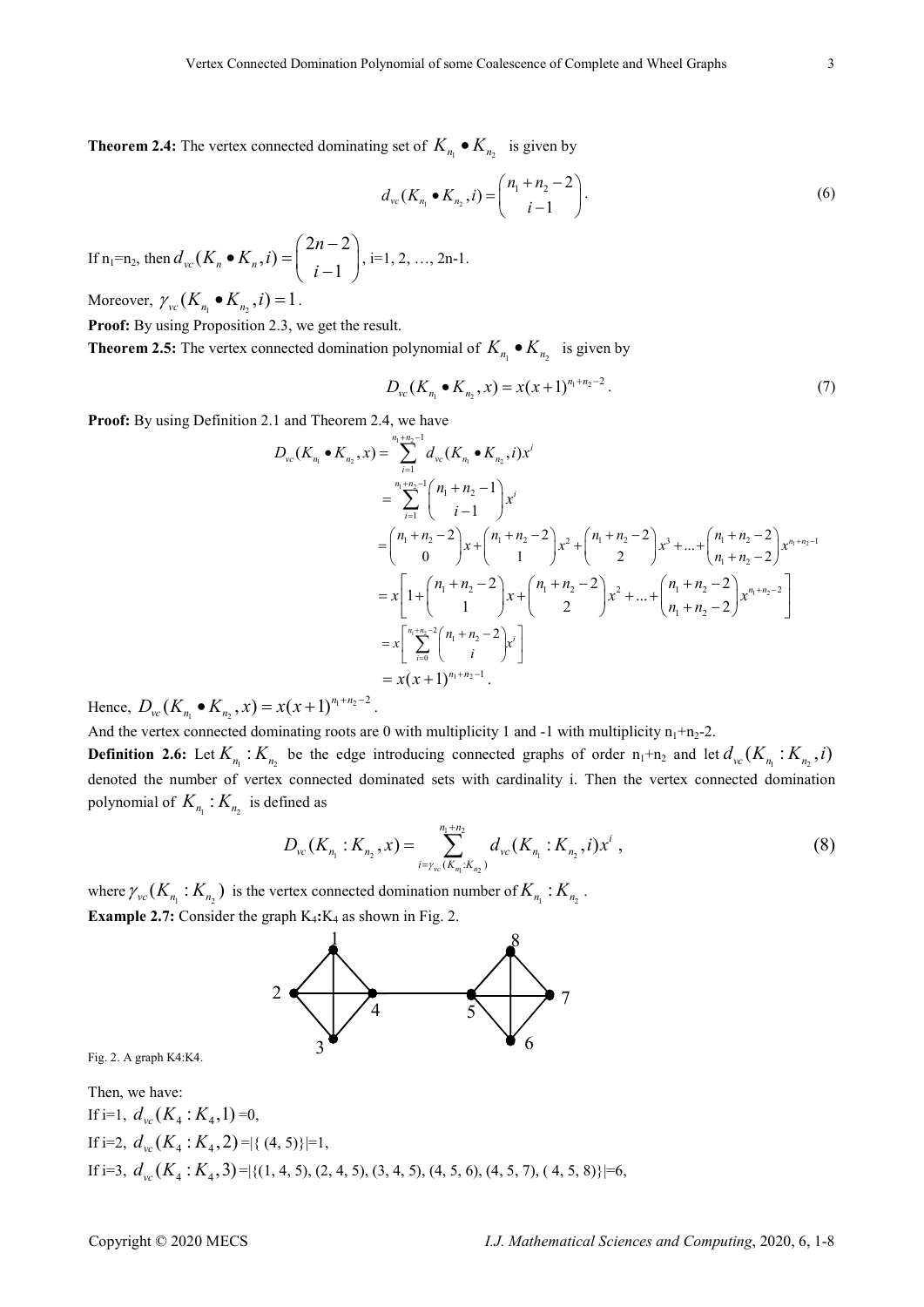If i=4,  $d_w(K_4:K_4,4) = |\{(1, 2, 4, 5), (1, 3, 4, 5), (1, 4, 5, 6), (1, 4, 5, 7), (1, 4, 5, 8), (2, 3, 4, 5), (2, 4, 5, 6), (2, 4, 5, 6)\}|$ 7), (2, 4, 5, 8), (3, 4, 5, 6), (3, 4, 5, 7), (3, 4, 5, 8), (4, 5, 6, 7), (4, 5, 6, 8), (4, 5, 7, 8)}|=15,

If i=5,  $d_{vc}(K_4:K_4,5) = |\{(1, 2, 3, 4, 5), (1, 2, 4, 5, 6), (1, 2, 4, 5, 7), (1, 2, 4, 5, 8), (1, 3, 4, 5, 6), (1, 3, 4, 5, 7), (1, 3, 4, 5, 7), (1, 3, 4, 5, 7)\}|$ 4, 5, 8), (1, 4, 5, 6, 7), (1, 4, 5, 6, 8), (1, 4, 5, 7, 8), (2, 3, 4, 5, 6), (2, 3, 4, 5, 7), (2, 3, 4, 5, 8, ,(2, 4, 5, 6, 7), (2, 4, 5, 6, 8),  $(2,4,5,7,8), (3,4,5,6,7), (3,4,5,6,8), (2,4,5,7,8), (4,5,6,7,8)\} = 20,$ 

If i=6,  $d_{vc}(K_4:K_4,6)$  = { $(1, 2, 3, 4, 5, 6)$ ,  $(1, 2, 3, 4, 5, 7)$ ,  $(1, 2, 3, 4, 5, 8)$ ,  $(1, 3, 4, 5, 6, 7)$ ,  $(1, 3, 4, 5, 6, 8)$ ,  $(1, 2, 4, 5)$ 5, 6, 7), (1, 2, 4, 5, 6, 8), (1, 2, 4, 5, 7, 8), (1, 4, 5, 6, 7, 8), (2, 3, 4, 5, 6, 7), (2, 3, 4, 5, 6, 8), (1, 3, 4, 5, 7, 8), (2, 3, 4, 5, 7, 8), (2, 4 , 5, 6, 7, 8), (3, 4, 5, 6, 7, 8)}|=15

If i=7,  $d_{\infty}(K_A:K_A,7)$  =6,

If i=8,  $d_{vc}$   $(K_4 : K_4, 8) = 1$ ,

Hence,

 $D_{vc}(K_4:K_4,x) = x^8 + 6x^7 + 15x^6 + 20x^5 + 15x^4 + 6x^3 + x^2$ .

**Proposition 2.8:** The following properties hold for the coefficients of  $D_{vc}(K_{n_1}:K_{n_2},x)$ 

i) 
$$
d_w(K_{n_1}: K_{n_2}, 0) = d_{vc}(K_{n_1}: K_{n_2}, 1) = 0
$$
.  
\nii)  $d_w(K_{n_1}: K_{n_2}, 2) = d_{vc}(K_{n_1}: K_{n_2}, n_1 + n_2) = {n_1 + n_2 - 2 \choose 0} = 1$ .  
\niii)  $d_w(K_{n_1}: K_{n_2}, 3) = d_{vc}(K_{n_1}: K_{n_2}, n_1 + n_2 - 1) = {n_1 + n_2 - 2 \choose 1}$ .  
\niv)  $d_w(K_{n_1}: K_{n_2}, 4) = d_{vc}(K_{n_1}: K_{n_2}, n_1 + n_2 - 2) = {n_1 + n_2 - 2 \choose 2}$ .  
\nv)  $d_w(K_{n_1}: K_{n_2}, 5) = d_{vc}(K_{n_1}: K_{n_2}, n_1 + n_2 - 3) = {n_1 + n_2 - 2 \choose 3}$ .  
\nvi)  $d_{vc}(K_{n_1}: K_{n_2}, i) = d_{vc}(K_{n_1}: K_{n_2}, n_1 + n_2 - (i - 2)) = {n_1 + n_2 - 2 \choose i - 2}$ .

Theorem 2.9: The vertex connected dominating set of edge introducing between two complete graphs is given by

$$
d_{vc}(K_{n_1}:K_{n_2}, i) = {n_1 + n_2 - 2 \choose i - 2}, \text{ for all } 2 \le i \le n_1 + n_2.
$$
  
then 
$$
d_{vc}(K_n:K_n, i) = {2n - 2 \choose i - 2}, i = 2, ..., 2n.
$$
 (10)

Moreover,  $\gamma_{vc}(K_{n_1}:K_{n_2}) = 2$ .

If  $n_1 + n_2 = n$ 

Proof: By using Proposition 2.8, we get the result.

**Theorem 2.10:** The vertex connected domination polynomial of  $K_{n_1}$ :  $K_{n_2}$  is given by

$$
D_{\nu c}(K_{n_1}:K_{n_2},x) = x^2(x+1)^{n_1+n_2-2}.
$$
\n(11)

Proof: By using Definition 2.6, we have

$$
D_{vc}(K_{n_1}:K_{n_2},x) = \sum_{i=2}^{n_1+n_2} d_{vc}(K_{n_1}:K_{n_2},i)x^i
$$
, and by Theorem 2.9, we have  
\n
$$
D_{vc}(K_{n_1}:K_{n_2},x) = \sum_{i=2}^{n_1+n_2} {n_1+n_2-2 \choose i-2} x^i
$$
  
\n
$$
= {n_1+n_2-2 \choose 0} x^2 + {n_1+n_2-2 \choose 1} x^3 + {n_1+n_2-2 \choose 2} x^4 + ... + {n_1+n_2-2 \choose n_1+n_2-2} x^{n_1+n_2}
$$
  
\n
$$
= x^2 \left[1 + {n_1+n_2-2 \choose 1} x + {n_1+n_2-2 \choose 2} x^2 + ... + {n_1+n_2-2 \choose n_1+n_2-2} x^{n_1+n_2-2} \right]
$$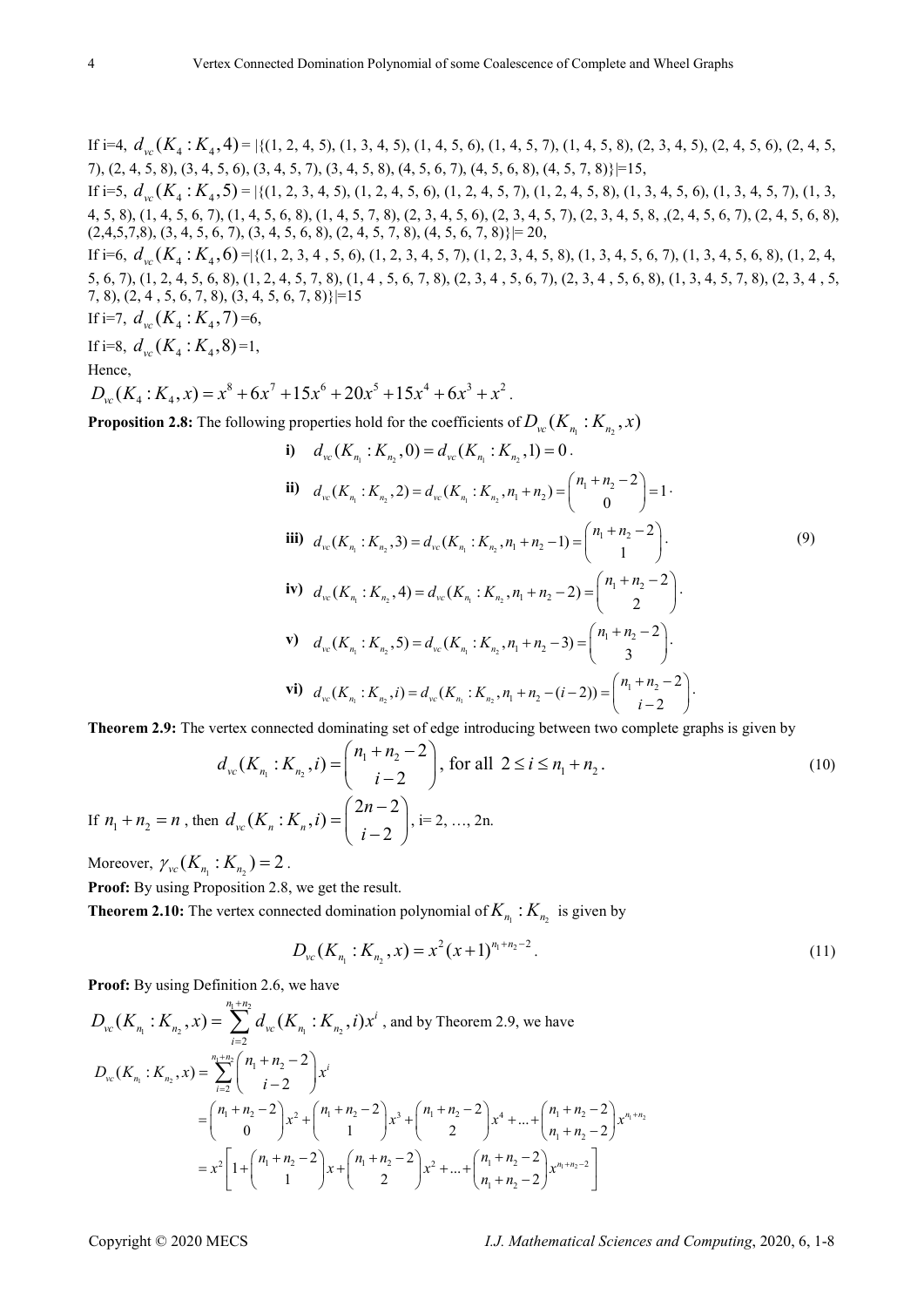$$
= x^{2} \left[ \sum_{i=0}^{n_{1}+n_{2}-2} {n_{1}+n_{2}-2 \choose i} x^{i} \right]
$$
  
=  $x^{2} (x + 1)^{n_{1}+n_{2}-2}$ .

Hence,

$$
D_{vc}(K_{n_1}:K_{n_2},x)=x^2(x+1)^{n_1+n_2-2}.
$$

And the vertex connected dominating roots of  $D_{vc}(K_{n_1}: K_{n_2}, x)$  are 0 with multiplicity 2 and -1 with multiplicity  $n_1 + n_2 - 2$ .

**Theorem 2.11:** The vertex connected dominating set of t-tuple coalescence of complete graph  $K_n$  is given by

$$
d_{vc}(K_n^{|t|}, i) = {t(n-1) \choose i-1}.
$$
 And  $\gamma_{vc}(K_n^{|t|}) = 1.$  (12)

**Proof:** Let  $K_n^{[t]}$  be the t-tuple coalescence of complete graph  $K_n$ , the vertex connected dominating set of  $K_n^{[t]}$  of size one is one and the vertex connected dominating set of  $K_n^{|t|}$  of size  $i-1$  is  $t(n-1)$ , then  $d_{vc}(K_n^{|t|}, i) = \begin{pmatrix} t(n-1) \\ \vdots \\ t(n-1) \end{pmatrix}$ 1  $t_{vc}^{\prime}(K_n^{\left|t\right|},$  $t(n$  $d_{vc}(K_n^{|t|}, i) =$ i  $\left(t(n-1)\right)$  $=\left(\begin{array}{c} i(n-1) \\ i-1 \end{array}\right).$ 

**Theorem 2.12:** The vertex connected domination polynomial of t-tuple coalescence of complete graph  $K_n$  is given by

$$
D_{\nu c}(K_n^{|t|}, x) = x(x+1)^{t(n-1)}, \text{ for all n and } t \ge 2.
$$
 (13)

Proof: By Definition 1.1, we have:

$$
D_{vc}(K_n^{[t]}, x) = \sum_{i=1}^{t(n-1)+1} d_{vc}(K_n^{[t]}, i)x^i, \text{ and by Theorem 2.11, we have}
$$
  
\n
$$
D_{vc}(K_n^{[t]}, x) = \sum_{i=1}^{t(n-1)+1} {t(n-1) \choose i-1} x^i
$$
  
\n
$$
= {t(n-1) \choose 0} x + {t(n-1) \choose 1} x^2 + {t(n-1) \choose 2} x^3 + ... + {t(n-1) \choose t(n-1)} x^{t(n-1)+1}
$$
  
\n
$$
= x \left[ 1 + {t(n-1) \choose 1} x + {t(n-1) \choose 2} x^2 + ... + {t(n-1) \choose t(n-1)} x^{t(n-1)} \right]
$$
  
\n
$$
= x \left[ \sum_{i=0}^{t(n-1)} {t(n-1) \choose i} x^i \right] = x(x+1)^{t(n-1)}
$$

Hence,  $D_{vc}(K_n^{|t|}, x) = x(x+1)^{t(n-1)}$ .

And the vertex connected dominating roots of  $D_{vc}(K_n^{[t]},x)$  are 0 with multiplicity 1 and -1 with multiplicity  $t(n-1)$ .

#### 3. Vertex Connected Domination Polynomial of wheel Coalescence Graphs

In this section, we determine the vertex connected dominating set and vertex connected domination polynomial of wheel coalescence graphs. Also we determine the vertex connected dominating set and vertex connected domination polynomial of vertex identification and edge introducing between complete and wheel graphs.

**Proposition 3.1:** The following properties hold for the coefficients of  $D_{vc}(W_{n_1} \bullet W_{n_2}, x)$ , for all  $n_1, n_2 \ge 3$ .

i) 
$$
d_{vc}(W_{n_1} \bullet W_{n_2}, 0) = 0
$$
.  
\nii)  $d_{vc}(W_{n_1} \bullet W_{n_2}, 1) = d_{vc}(W_{n_1} \bullet W_{n_2}, n_1 + n_2 - 1) = \begin{pmatrix} n_1 + n_2 - 2 \\ 0 \end{pmatrix} = 1$ .  
\niii)  $d_{vc}(W_{n_1} \bullet W_{n_2}, 2) = d_{vc}(W_{n_1} \bullet W_{n_2}, n_1 + n_2 - 2) = \begin{pmatrix} n_1 + n_2 - 2 \\ 1 \end{pmatrix}$ .  
\niv)  $d_{vc}(W_{n_1} \bullet W_{n_2}, 3) = d_{vc}(W_{n_1} \bullet W_{n_2}, n_1 + n_2 - 3) = \begin{pmatrix} n_1 + n_2 - 2 \\ 2 \end{pmatrix}$ . (14)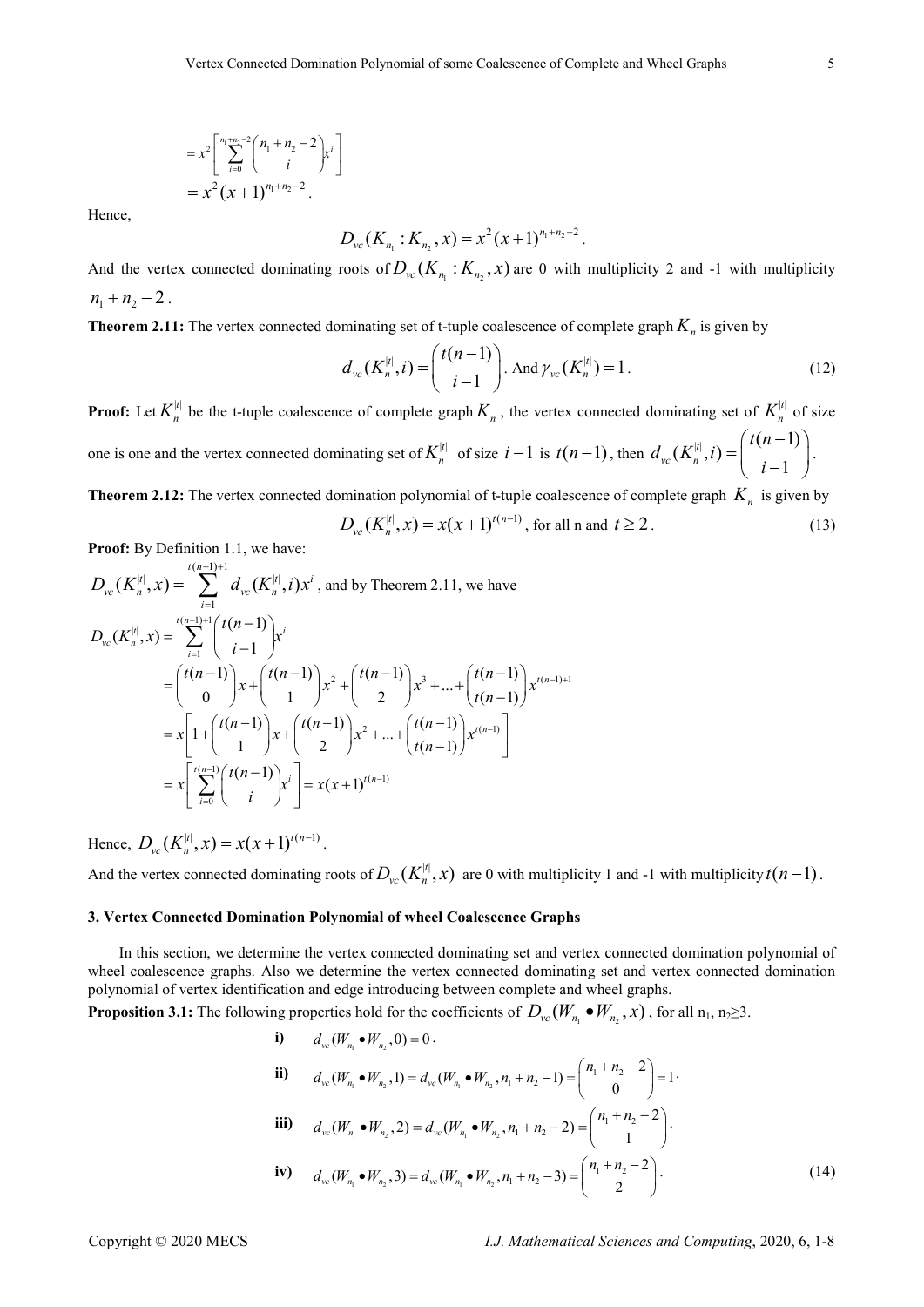$$
\mathbf{v}) \qquad d_{vc}(W_{n_1} \bullet W_{n_2}, 4) = d_{vc}(W_{n_1} \bullet W_{n_2}, n_1 + n_2 - 4) = \begin{pmatrix} n_1 + n_2 - 2 \\ 3 \end{pmatrix}.
$$
  
\n
$$
\mathbf{vi}) \qquad d_{vc}(W_{n_1} \bullet W_{n_2}, i) = d_{vc}(W_{n_1} \bullet W_{n_2}, n_1 + n_2 - i) = \begin{pmatrix} n_1 + n_2 - 2 \\ i - 1 \end{pmatrix}
$$

Theorem 3.2: The vertex connected dominating set of vertex identification of two wheel graphs is given by

$$
d_{vc}(W_{n_1} \bullet W_{n_2}, i) = {n_1 + n_2 - 2 \choose i - 1}.
$$
 (15)

If  $n_1$ = $n_2$ = $n$ , then  $2n-2$  $(W_n \bullet W_n, i) =$  $v_c(W_n \bullet W_n, l) = \begin{cases} i-1 \end{cases}$  $d_{vc}(W_n \bullet W_n, i) = \begin{pmatrix} 2n \end{pmatrix}$ i  $\bullet W_n$ , *i*) =  $\binom{2n-2}{i-1}$ , i=1, 2, ..., 2n-1.

Moreover,  $\gamma_{vc}(W_{n_1} \bullet W_{n_2}) = 1$ .

Proof: By using Proposition 3.1, we get the result.

**Theorem 3.3:** The vertex connected domination polynomial of  $W_{n_1} \bullet W_{n_2}$  is given by

$$
D_{\nu c}(W_{n_1} \bullet W_{n_2}, x) = x(x+1)^{n_1+n_2-2}.
$$
 (16)

Proof: By using Definition 1.1, we have

$$
D_{vc}(W_{n_1} \bullet W_{n_2}, x) = \sum_{i=1}^{n_1 + n_2 - 1} d_{vc}(W_{n_1} \bullet W_{n_2}, i)x^i
$$
, and by Theorem 3.2, we have  
\n
$$
D_{vc}(W_{n_1} \bullet W_{n_2}, x) = \sum_{i=1}^{n_1 + n_2 - 1} {n_1 + n_2 - 2 \choose i - 1} x^i
$$
  
\n
$$
= {n_1 + n_2 - 1 \choose 0} x + {n_1 + n_2 - 1 \choose 1} x^2 + {n_1 + n_2 - 1 \choose 2} x^3 + ... + {n_1 + n_2 - 1 \choose n_1 + n_2 - 1} x^{n_1 + n_2 - 1}
$$
  
\n
$$
= x \left[ 1 + {n_1 + n_2 - 1 \choose 1} x + {n_1 + n_2 - 1 \choose 2} x^2 + ... + {n_1 + n_2 - 1 \choose n_1 + n_2 - 1} x^{n_1 + n_2 - 2} \right]
$$
  
\n
$$
= x \left[ \sum_{i=0}^{n_1 + n_2 - 2} {n_1 + n_2 - 2 \choose i} x^i \right]
$$
  
\n
$$
= x(x + 1)^{n_1 + n_2 - 2}.
$$

Hence,  $D_{vc}(W_{n_1} \bullet W_{n_2}, x) = x(x+1)^{n_1+n_2-1}$  $D_{\nu c}(W_{n_1} \bullet W_{n_2}, x) = x(x+1)^{n_1+n_2-2}$ .

And the vertex connected dominating roots of  $D_{vc}(W_{n_1} \bullet W_{n_2}, x)$  are 0 with multiplicity 1 and -1 with multiplicity  $n_1 + n_2 - 2$ .

**Proposition 3.4:** The following properties hold for the coefficients of  $D_{vc}(W_{n_1}:W_{n_2},x)$ , for all  $n_1, n_2 \ge 3$ .

i) 
$$
d_{vc}(W_{n_1}:W_{n_2},0) = d_{vc}(W_{n_1}:W_{n_2},1) = 0
$$
.  
\nii)  $d_{vc}(W_{n_1}:W_{n_2},2) = d_{vc}(W_{n_1}:W_{n_2},n_1+n_2-2) = {n_1+n_2-2 \choose 0} = 1$ .  
\niii)  $d_{vc}(W_{n_1}:W_{n_2},3) = d_{vc}(W_{n_1}:W_{n_2},n_1+n_2-3) = {n_1+n_2-2 \choose 1}$ .  
\niv)  $d_{vc}(W_{n_1}:W_{n_2},4) = d_{vc}(W_{n_1}:W_{n_2},n_1+n_2-4) = {n_1+n_2-2 \choose 2}$ .  
\nv)  $d_{vc}(W_{n_1}:W_{n_2},i) = d_{vc}(W_{n_1}:W_{n_2},n_1+n_2-i) = {n_1+n_2-2 \choose i-2}$ 

**Theorem 3.5:** The vertex connected dominating set of  $W_{n_1}$  :  $W_{n_2}$  is given by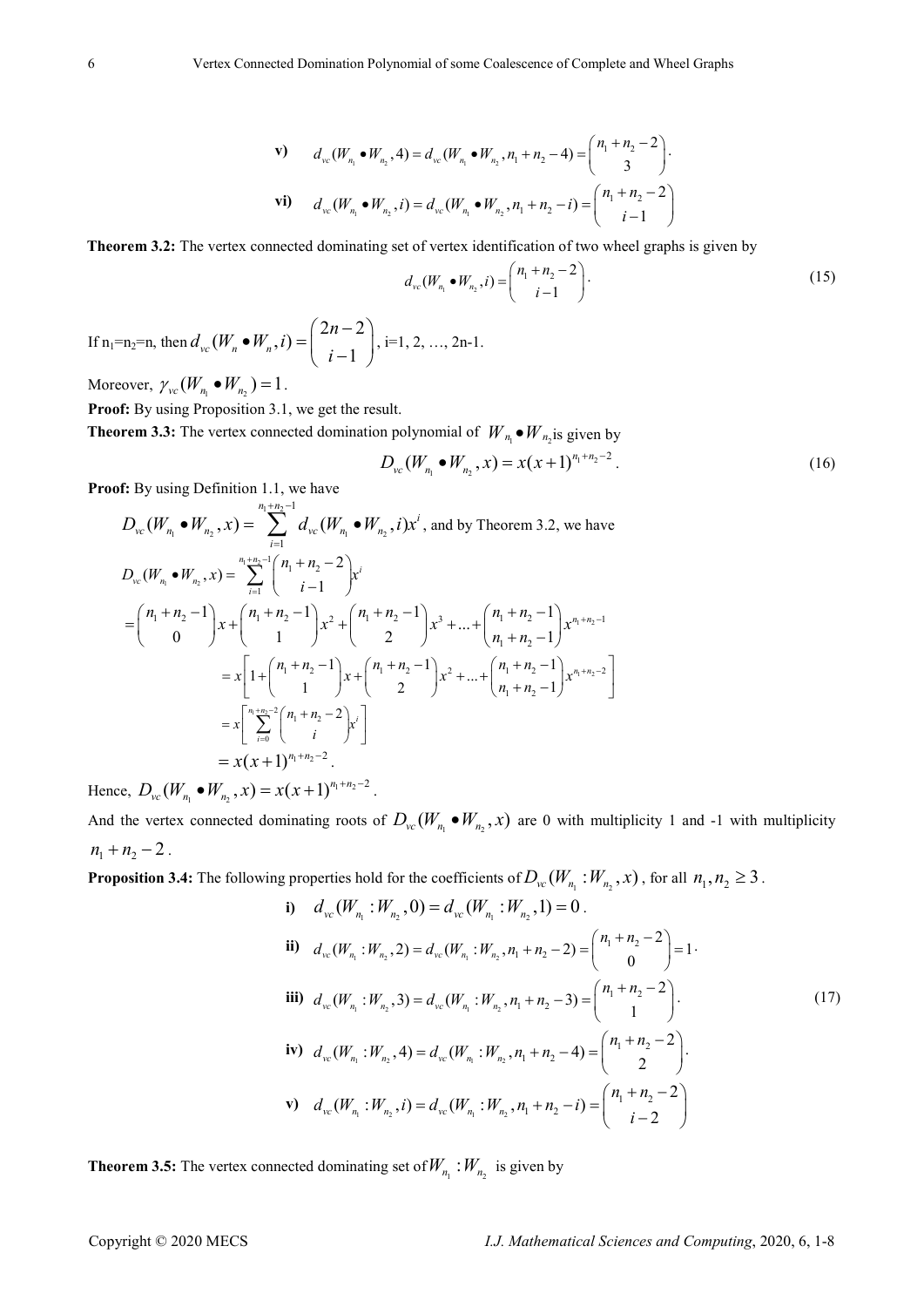$$
d_{vc}(W_{n_1}:W_{n_2},i) = {n_1 + n_2 - 2 \choose i-2}.
$$
 (18)

If  $n_1$ = $n_2$ = $n$ , then  $2n-2$  $(W_n : W_n, i) =$  $v_c(W_n : W_n, l) = \begin{cases} i-2 \end{cases}$  $d_{vc}(W_n:W_n,i) = \begin{cases} 2n \end{cases}$ i  $(2n-2)$ .  $=\left(\begin{array}{c} 2i & 2 \\ i-2 & \end{array}\right)$ , i=2, ..., 2n.

Moreover,  $\gamma_{vc}(W_{n_1}:W_{n_2})=2$ .

Proof: By using Proposition 3.4, we get the result.

**Theorem 3.6:** The vertex connected domination polynomial of  $W_{n_1}$  :  $W_{n_2}$  is given by

$$
D_{vc}(W_{n_1}:W_{n_2},x) = x^2(x+1)^{n_1+n_2-2}.
$$
\n(19)

Proof: By Definition 1.1 and Theorem 3.5, we have

$$
D_{vc}(W_{n_1}:W_{n_2},x) = \sum_{i=2}^{n_1+n_2} d_{vc}(W_{n_1}:W_{n_2},i)x^{i} = \sum_{i=2}^{n_1+n_2} {n_1+n_2-2 \choose i-2} x^{i}
$$
  
\n
$$
= {n_1+n_2-2 \choose 0} x^2 + {n_1+n_2-2 \choose 1} x^3 + {n_1+n_2-2 \choose 2} x^4 + ... + {n_1+n_2-2 \choose n_1+n_2-2} x^{n_1+n_2}
$$
  
\n
$$
= x^2 \left[1 + {n_1+n_2-2 \choose 1} x + {n_1+n_2-2 \choose 2} x^2 + ... + {n_1+n_2-2 \choose n_1+n_2-2} x^{n_1+n_2-2} \right]
$$
  
\n
$$
= x^2 {n_1+n_2-2 \choose i} x^{i}
$$
  
\n
$$
= x^2 (x+1)^{n_1+n_2-2}.
$$

Hence,  $D_{vc}(W_{n_1}:W_{n_2},x) = x^2(x+1)^{n_1+n_2-1}$  $D_{\nu c}(W_{n_1}:W_{n_2},x)=x^2(x+1)^{n_1+n_2-2}$ .

And the vertex connected dominating roots of  $D_{vc}(W_{n_1}:W_{n_2},x)$  are 0 with multiplicity 2 and -1 with multiplicity  $n_1 + n_2 - 2$ .

**Theorem 3.7:** The vertex connected dominating set of t-tuple coalescence of wheel graph  $W_n$  is given by

$$
d_{\rm vc}(W_n^{|t|}, i) = \binom{t(n-1)}{i-1} \text{ and } \gamma_{\rm vc}(W_n^{|t|}) = 1.
$$
 (20)

Proof: The proof is similar to the proof of Theorem 2.11.

**Theorem 3.8:** The vertex connected domination polynomial of t-tuple coalescence of wheel graph  $W_n$  is given by

$$
D_{vc}(W_n^{|t|}, x) = x(x+1)^{t(n-1)}.
$$
\n(21)

Proof: By using Definition 1.1 and Theorem 3.7, we get the result.

**Theorem 3.9:** The vertex connected dominating set and vertex connected domination polynomial of  $K_{n_1} \bullet W_{n_2}$  is given by

$$
d_{\rm vc}(K_{n_1} \bullet W_{n_2}, i) = {n_1 + n_2 - 2 \choose i - 1}
$$
 and  $D_{\rm vc}(K_{n_1} \bullet W_{n_2}, x) = x(x + 1)^{n_1 + n_2 - 2}$ . (22)

Proof: The proof is similar to the proof of Theorems 2.4 and 2.5.

**Theorem 3.10:** The vertex connected dominating set and vertex connected domination polynomial of  $K_{n_1}$ :  $W_{n_2}$  is given by

$$
d_{vc}(K_{n_1}:W_{n_2},i) = {n_1 + n_2 - 2 \choose i-2}.
$$
 (23)

If  $n_1 = n_2 = n$ , then  $2n-2$  $(K_n : W_n, i) =$  $v_c(\Lambda_n : W_n, l) = \begin{cases} i-2 \end{cases}$  $d_{vc}(K_n : W_n, i) = \begin{cases} 2n \end{cases}$ i  $\left(2n-2\right)$ .  $=\left(\begin{array}{cc} 2i & 2 \\ i-2 & \end{array}\right)$ , i=1, 2, ..., 2n-1.

Moreover, 
$$
\gamma_{vc}(K_{n_1}:W_{n_2}) = 2
$$
 and  $D_{vc}(K_{n_1}:W_{n_2},x) = x^2(x+1)^{n_1+n_2-2}$ . (24)

Proof: The proof is similar to the proof of the Theorems 2.9 and 2.10.